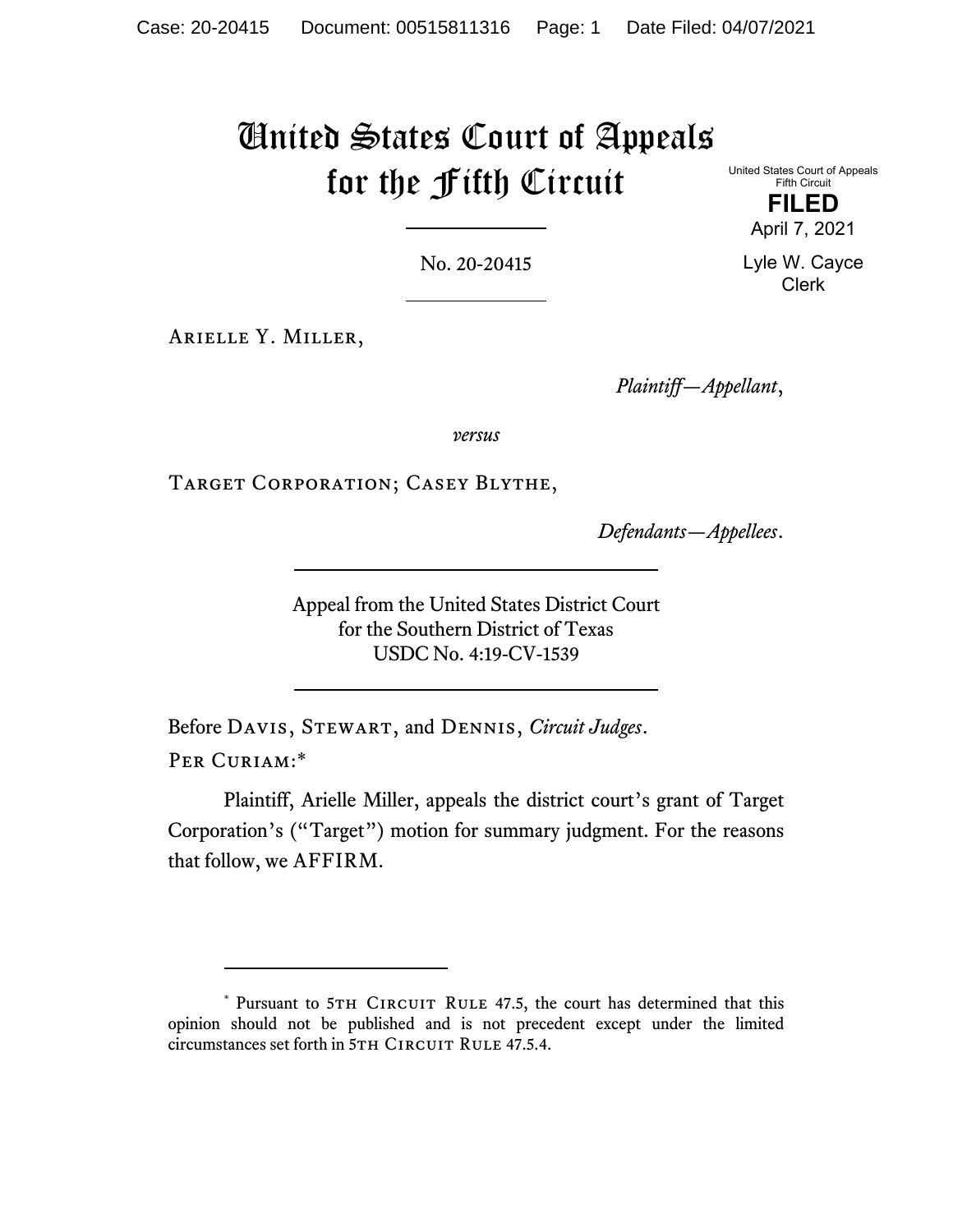## **I. Background**

On July 25, 2017, several cell phones were stolen from one of Target's stores in Katy, Texas. Target's loss prevention manager, Casey Blythe, investigated the incident and identified several individuals, including Miller, who he believed stole the cell phones. Blythe contacted Harris County Sheriff's Office with the information he had gathered. Miller was arrested on October 20, 2017 and charged with third degree felony theft for stealing the cell phones. On January 11, 2018, the charges against Miller were dismissed.

Miller filed suit against Blythe and Target on January 11, 2019 in state court, alleging defamation and malicious prosecution against Blythe and negligence and vicarious liability against Target. Target removed the suit to federal court on April 26, 2019. Target moved to dismiss the defamation and malicious prosecution claims on May 13, 2019. Before the district court ruled on the motion to dismiss, Miller amended her complaint on June 3, 2019 to include a claim of intentional infliction of emotional distress against Blythe and Target. On August 13, 2019, the district court dismissed the defamation and malicious prosecution claims under Federal Rule of Civil Procedure 12(b)(6). Defendants subsequently filed a motion for summary judgment on the intentional infliction of emotional distress and vicarious liability claims on March 11, 2020. On May 11, 2020, the district court granted summary judgment in favor of Defendants on Miller's claims of intentional infliction of emotional distress and Target's vicarious liability. Miller appeals only the dismissal of her intentional infliction of emotional distress and vicarious liability claims.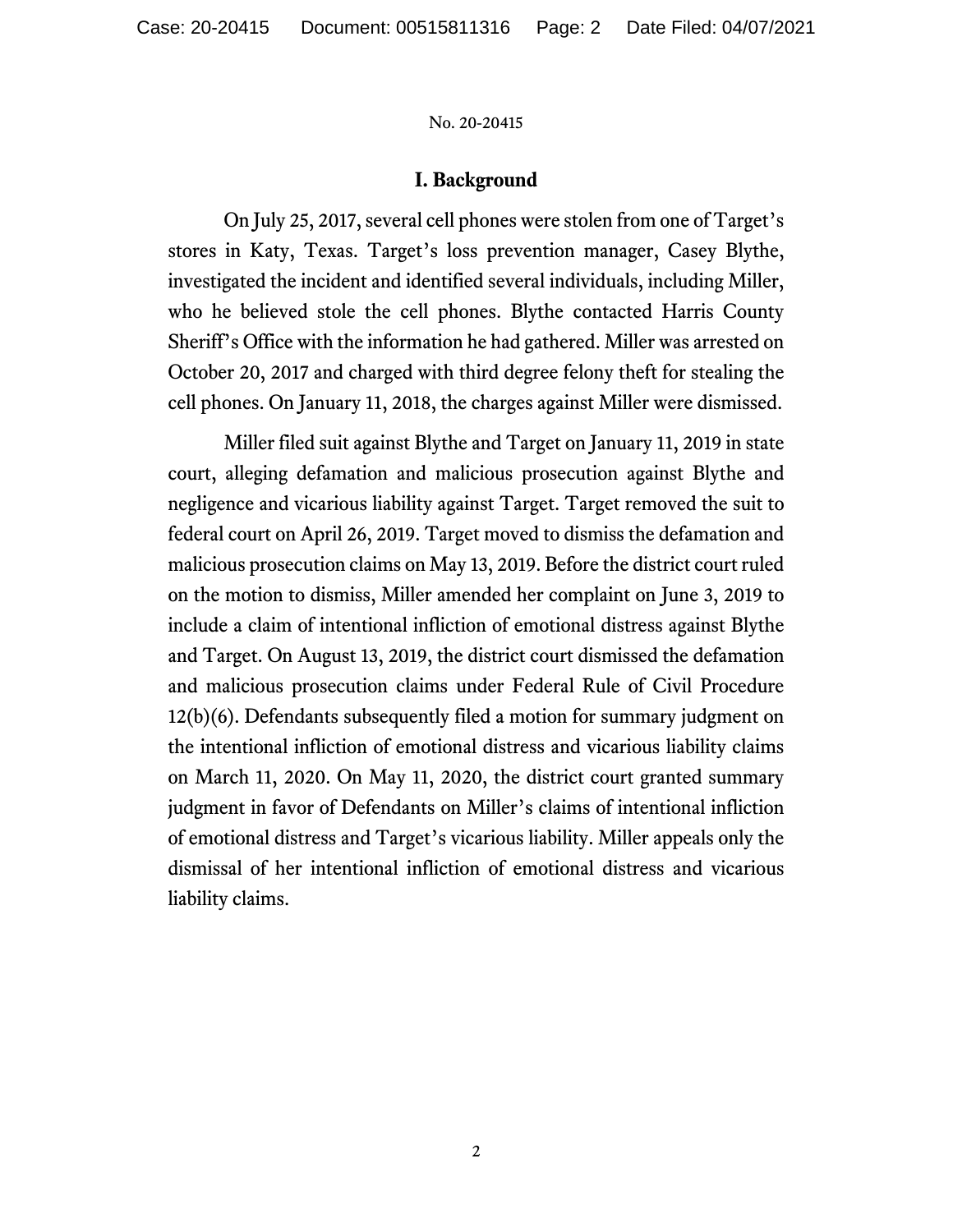## **II. Discussion**

This Court reviews a district court's grant of summary judgment de novo, applying the same legal standards as the district court.<sup>1</sup> Under Federal Rule of Civil Procedure Rule 56, "[a] party may move for summary judgment, identifying each claim or defense—or the part of each claim or defense—on which summary judgment is sought."2 The district court shall grant summary judgment "if the pleadings, depositions, answers to interrogatories, and admissions on file, together with the affidavits, if any, show that there is no genuine issue of material fact and that the moving party is entitled to judgment as a matter of law."3

## *A. Intentional Infliction of Emotional Distress*

Under Texas law, a plaintiff must establish the following for an intentional infliction of emotional distress ("IIED") claim: (1) the defendant acted intentionally or recklessly; (2) the defendant's conduct was extreme and outrageous; (3) the defendant's actions caused the plaintiff emotional distress; and (4) the resulting emotional distress was severe.<sup>4</sup> In addition to the elements of the prima facie case, the Texas Supreme Court elaborated on when recovery for IIED is available in *Hoffman-La Roche Inc. v. Zeltwanger*. First, IIED is "a 'gap-filler' tort, judicially created for the limited purpose of allowing recovery in those rare instances in which a defendant intentionally inflicts severe emotional distress in a manner so unusual that the victim has

<sup>1</sup> *Warren v. Fed. Nat'l Mortg. Ass'n*, 932 F.3d 378, 382 (5th Cir. 2019); *Bellard v. Gautreaux*, 675 F.3d 454, 460 (5th Cir. 2012).

 $2$  FED. R. CIV. P. 56(a).

<sup>3</sup> *Id.*

<sup>4</sup> *Hoffmann-La Roche Inc. v. Zeltwanger*, 144 S.W.3d 438, 445 (Tex. 2004).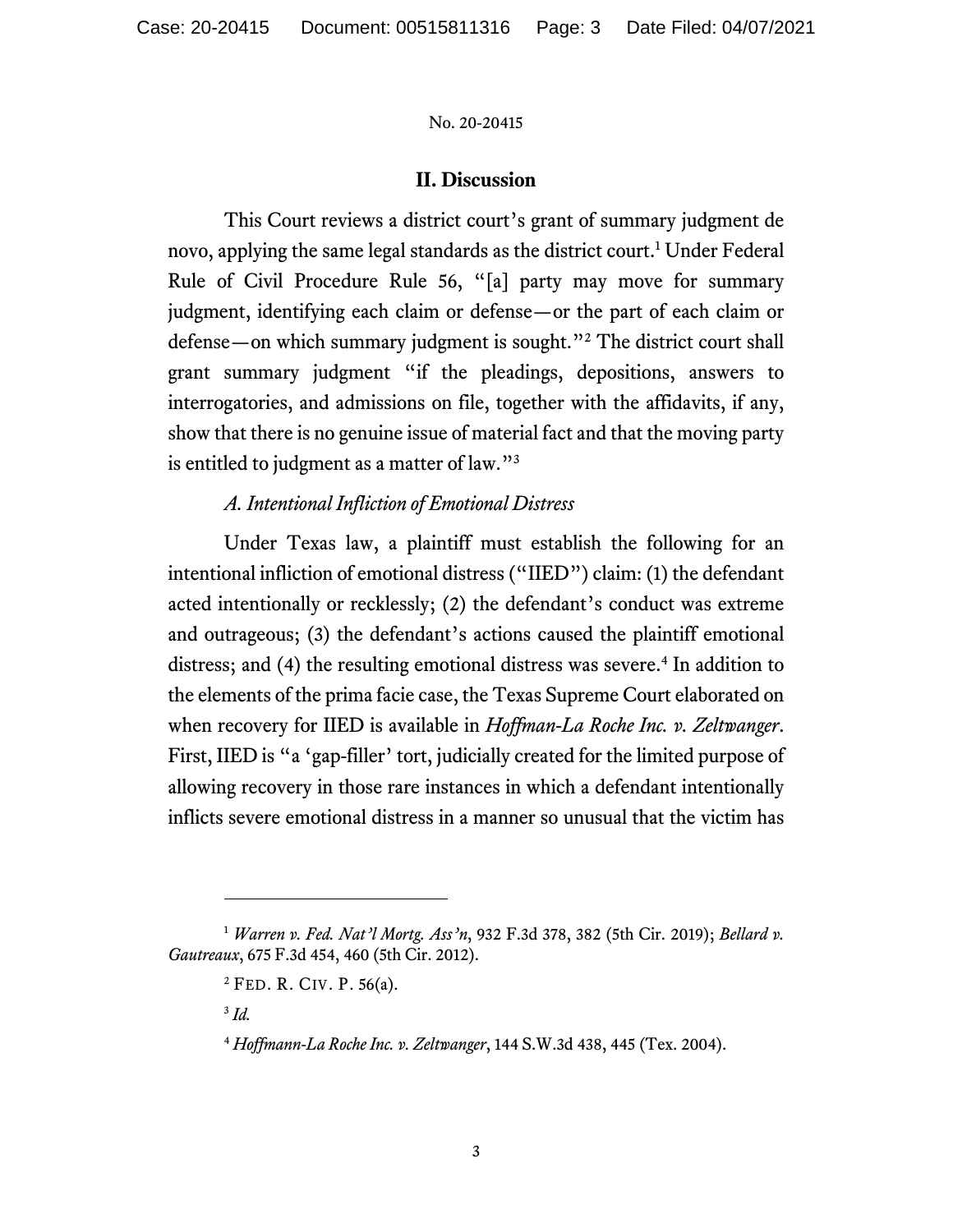no other recognized theory of redress."<sup>5</sup> "Where the gravamen of a plaintiff's complaint is really another tort, intentional infliction of emotional distress should not be available."6 Second, when the substance of the complaint is covered by another tort, "a plaintiff cannot maintain an intentional infliction claim regardless of whether he or she succeeds on, or even makes, [an alternate] claim."7

Relying on *Zeltwanger*, the district court granted Target's motion for summary judgment finding as a matter of law that defamation and malicious prosecution formed the core of Miller's complaint. On appeal, Miller essentially argues that *Zeltwanger* is distinguishable and that her IIED claim stands alone because her other claims have been previously dismissed.

In *Zeltwanger*, the plaintiff sued her employer for sexual harassment under the Texas Labor Code and common-law IIED.<sup>8</sup> The statutory sexual harassment claim was subject to a \$300,000 damages cap.<sup>9</sup> The trial court allowed the plaintiff's statutory sexual harassment claim and IIED claim to proceed in tandem, and the jury awarded the plaintiff \$8.5 million under the sexual harassment statute, capped at \$300,000, and \$9 million for IIED effectively undermining the cap.10 The Texas Supreme Court vacated the jury's award on the IIED claim.<sup>11</sup> Thus, the Texas Supreme Court made it

<sup>9</sup> *Id.* at 446.

<sup>10</sup> *Id.* at 446.

<sup>11</sup> *Id.* at 450.

<sup>5</sup> *Id*. at 447.

 $6$   $Id$ .

<sup>7</sup> *Id.* at 448; *see also Draker v. Schreiber*, 271 S.W.3d 318, 322 (Tex. App. 2008).

<sup>8</sup> *Zeltwanger*, 144 S.W.3d at 441–42.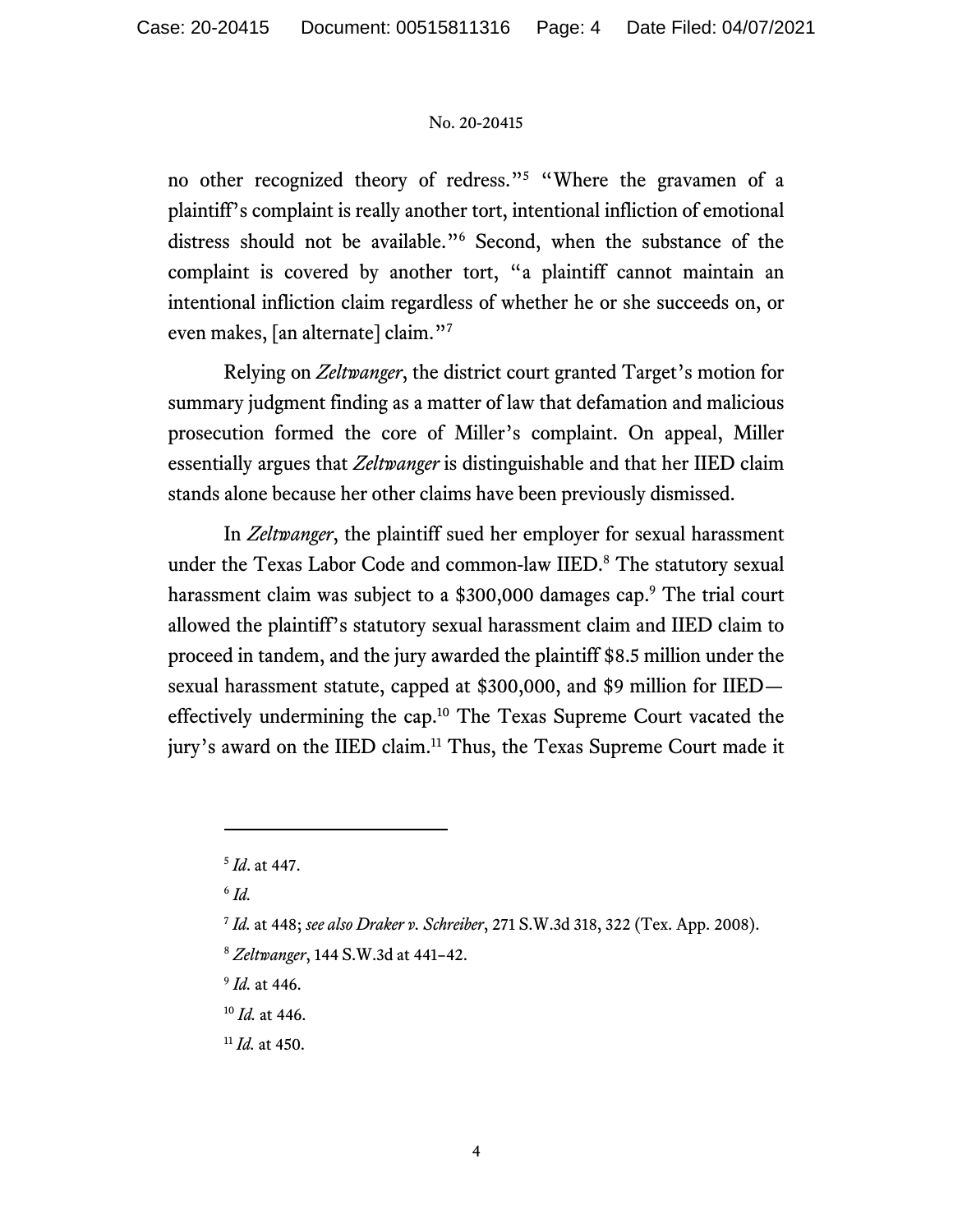clear that recovery under an IIED theory is unavailable when the total recovery may be limited under the available alternate theory.12

Texas appellate courts have applied *Zeltwanger* broadly holding that IIED is unavailable when plaintiffs do not succeed on claims like the ones in Miller's case. In *Draker v. Schreiber*, a Texas appellate court held that an IIED claim was unavailable when the complaint primarily alleged facts regarding defamation and libel per se, and the defamation and libel claims were previously dismissed on summary judgment leaving only an IIED claim.13 Similarly, in *Oliva v. Davila*, the court held that IIED was not recoverable in the alternative to defamation claim.14

The gravamen of Miller's complaint concerns defamation and malicious prosecution. The facts alleged in the complaint concern Blythe's investigation of the cell phone theft and his assistance with the Sheriff's Office in accusing Miller of the theft, which all form the basis of Miller's defamation and malicious prosecution claims. She has not alleged independent facts to support a standalone IIED claim.15

## *B. Vicarious Liability of Target*

In addition to dismissing Miller's IIED claim, the district court dismissed all claims of Target's alleged vicarious liability because all underlying tort claims against Target's agent, Blythe, were dismissed. Miller argues that Target is liable for Blythe's conduct that forms the basis of her

<sup>12</sup> *Id.* at 446–47.

<sup>13 271</sup> S.W.3d 318, 323 (Tex. App. 2008).

<sup>14 373</sup> S.W.3d 94, 107 (Tex. App. 2011).

<sup>&</sup>lt;sup>15</sup> See Draker, 271 S.W.3d at 323 ("[T]o maintain a claim for intentional infliction of emotional distress, [plaintiff] was required to allege facts independent of her defamation claim.").